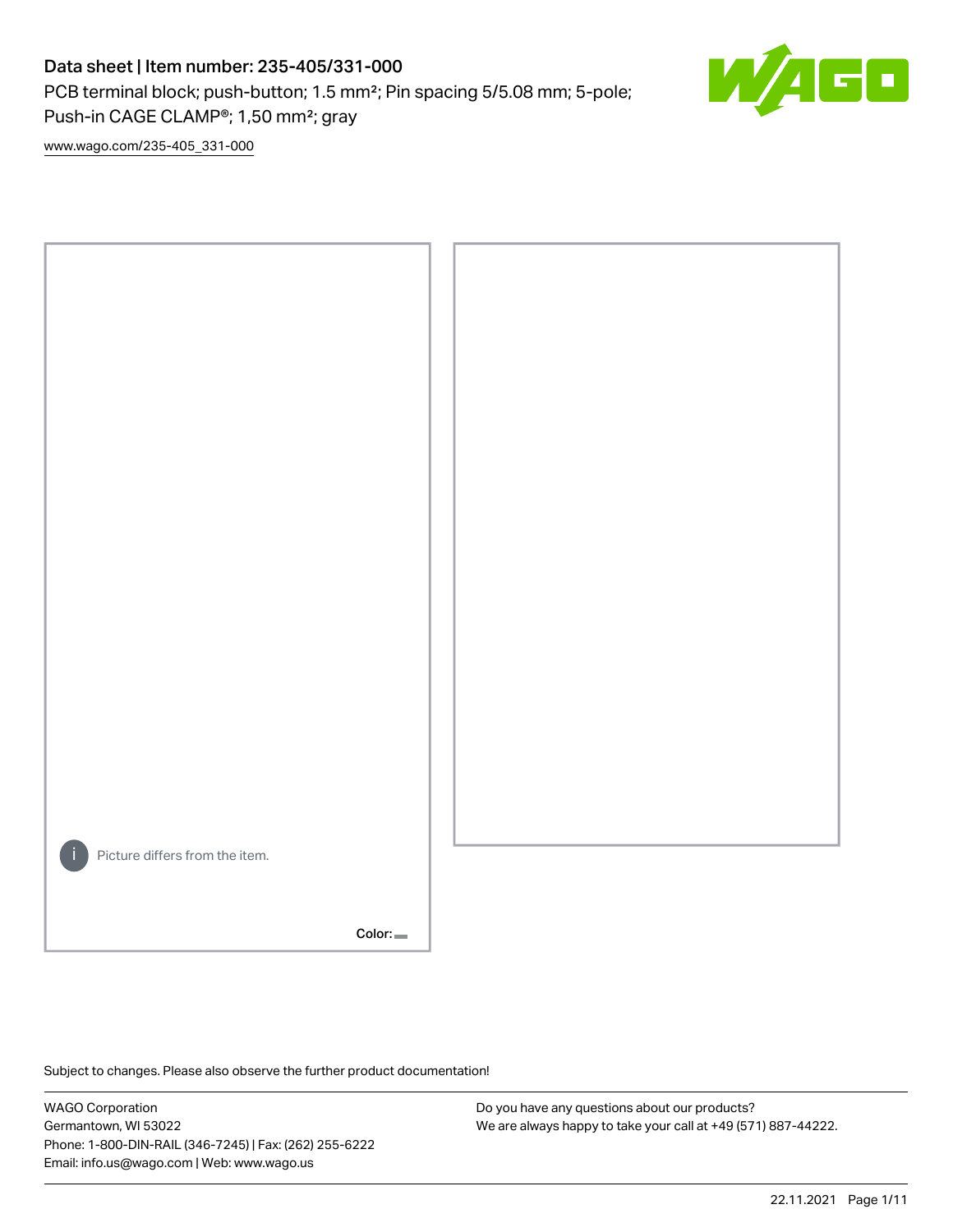

Dimensions in mm

 $L =$  (pole no. x pin spacing) + 1.5 mm

#### Item description

- **PCB terminal strips with push-buttons**
- **Push-in termination of solid and ferruled conductors**
- $\blacksquare$ Convenient termination/removal of fine-stranded conductors via push-buttons
- Set to metric or inch pin spacing by compressing terminal strips or pulling them apart

Subject to changes. Please also observe the further product documentation!

WAGO Corporation Germantown, WI 53022 Phone: 1-800-DIN-RAIL (346-7245) | Fax: (262) 255-6222 Email: info.us@wago.com | Web: www.wago.us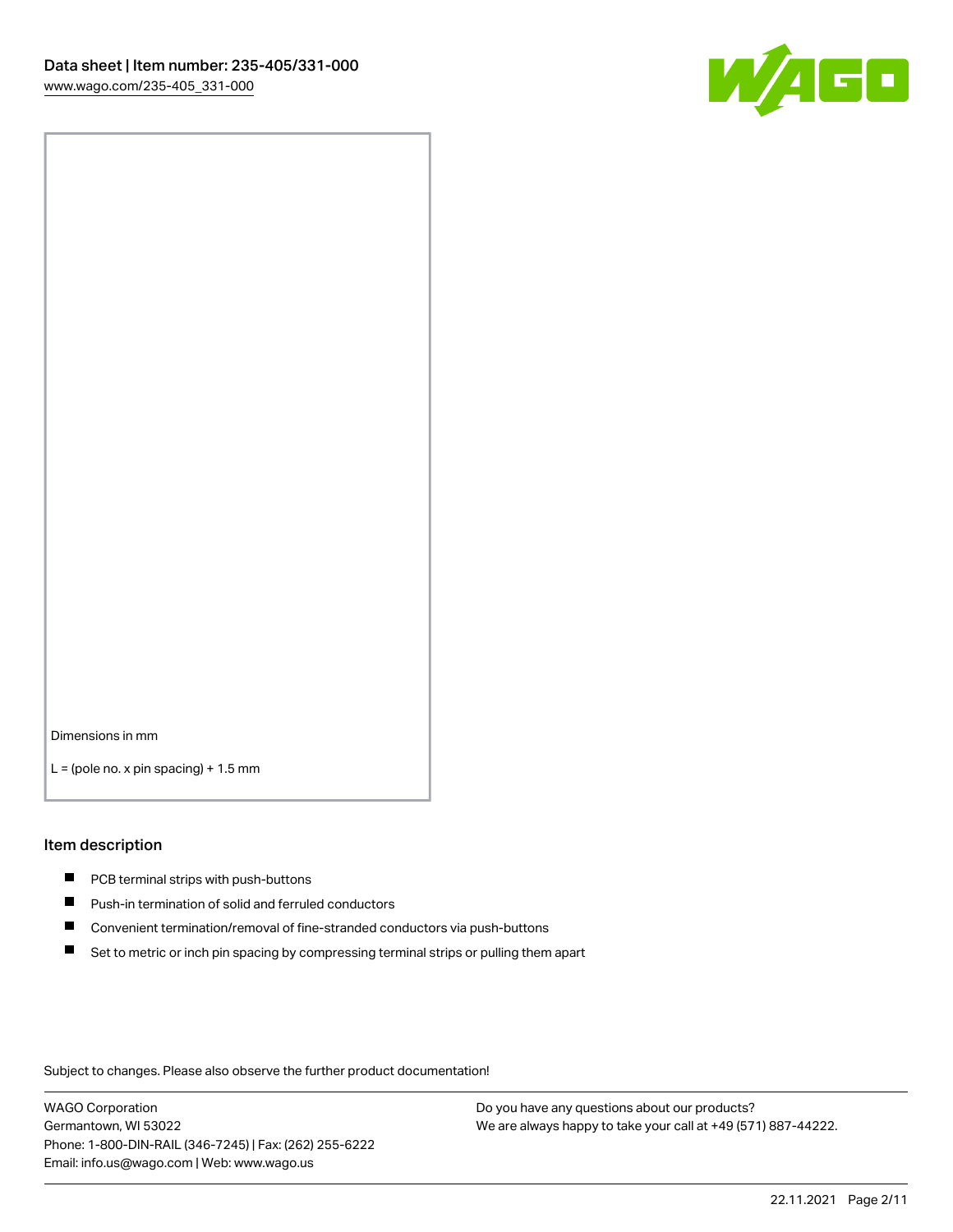

# Data

| w<br>۰,<br>۹<br>٠ |
|-------------------|
|-------------------|

| Variants: | Other pole numbers<br>Other colors<br>Terminal strips with 7.5/7.62 mm and 10/10.16 mm pin spacing<br>Mixed-color PCB connector strips<br>Direct marking<br>Other versions (or variants) can be requested from WAGO Sales or<br>configured at https://configurator.wago.com/ |
|-----------|------------------------------------------------------------------------------------------------------------------------------------------------------------------------------------------------------------------------------------------------------------------------------|
|-----------|------------------------------------------------------------------------------------------------------------------------------------------------------------------------------------------------------------------------------------------------------------------------------|

# Electrical data

### IEC Approvals

| Ratings per                 | IEC/EN 60664-1                                                        |
|-----------------------------|-----------------------------------------------------------------------|
| Rated voltage (III / 3)     | 250 V                                                                 |
| Rated surge voltage (III/3) | 4 <sub>k</sub> V                                                      |
| Rated voltage (III/2)       | 320 V                                                                 |
| Rated surge voltage (III/2) | 4 <sub>k</sub> V                                                      |
| Nominal voltage (II/2)      | 630 V                                                                 |
| Rated surge voltage (II/2)  | 4 <sub>k</sub> V                                                      |
| Rated current               | 17.5A                                                                 |
| Legend (ratings)            | $(III / 2)$ $\triangle$ Overvoltage category III / Pollution degree 2 |

### UL Approvals

| Approvals per                  | UL 1059 |
|--------------------------------|---------|
| Rated voltage UL (Use Group B) | 300 V   |
| Rated current UL (Use Group B) | 10 A    |
| Rated voltage UL (Use Group D) | 300 V   |
| Rated current UL (Use Group D) | 10 A    |

# CSA Approvals

| Approvals per                   | CSA   |
|---------------------------------|-------|
| Rated voltage CSA (Use Group B) | 300 V |
| Rated current CSA (Use Group B) | 15 A  |

Subject to changes. Please also observe the further product documentation!

WAGO Corporation Germantown, WI 53022 Phone: 1-800-DIN-RAIL (346-7245) | Fax: (262) 255-6222 Email: info.us@wago.com | Web: www.wago.us Do you have any questions about our products? We are always happy to take your call at +49 (571) 887-44222.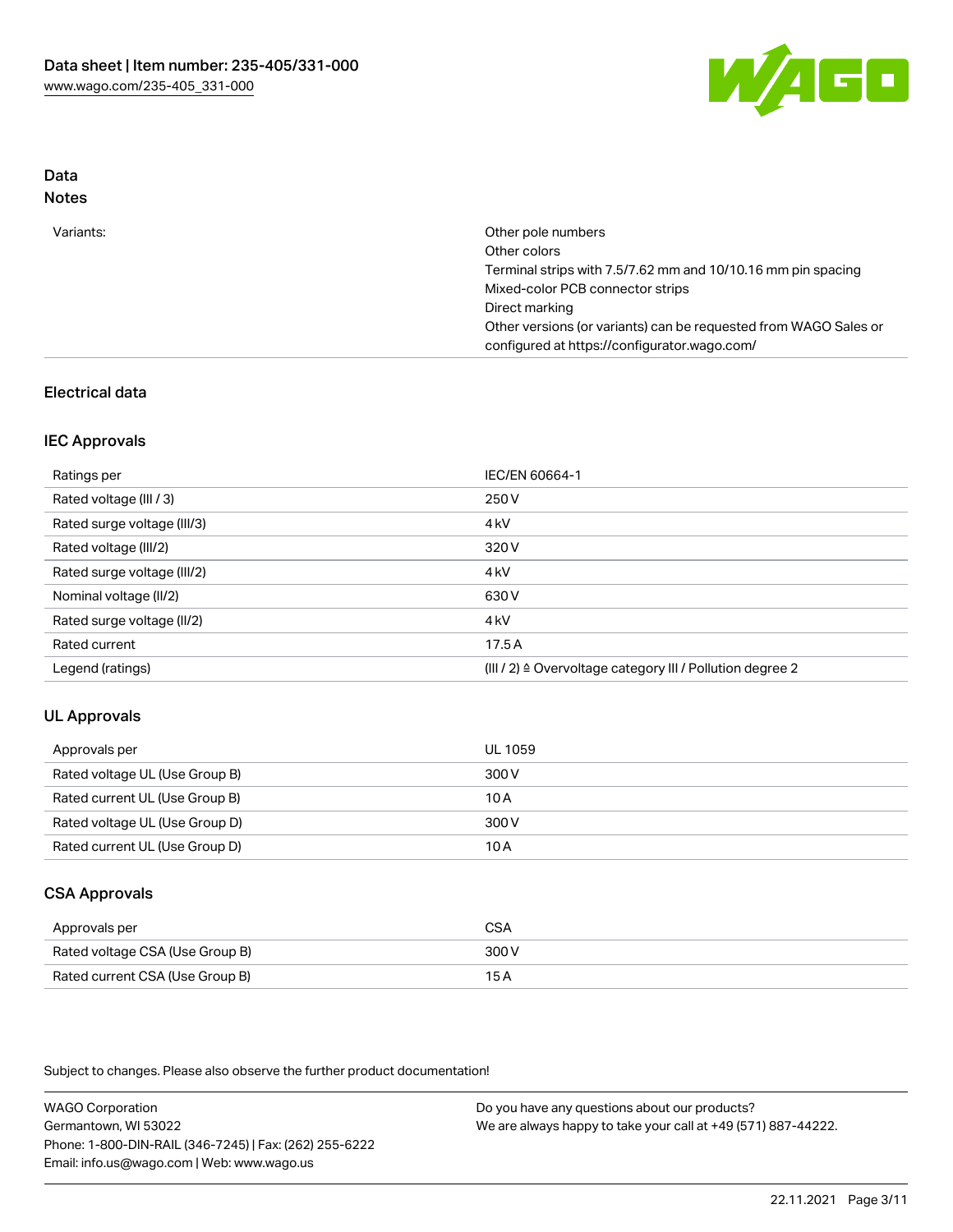

### Connection data

| Total number of connection points |  |
|-----------------------------------|--|
| Total number of potentials        |  |
| Number of connection types        |  |
| Number of levels                  |  |

# Connection 1

| Connection technology                             | Push-in CAGE CLAMP®                    |
|---------------------------------------------------|----------------------------------------|
| Actuation type                                    | Push-button                            |
| Solid conductor                                   | $0.21.5$ mm <sup>2</sup> / 20  14 AWG  |
| Fine-stranded conductor                           | $0.751.5$ mm <sup>2</sup> / 20  14 AWG |
| Fine-stranded conductor; with insulated ferrule   | $0.251$ mm <sup>2</sup>                |
| Fine-stranded conductor; with uninsulated ferrule | $0.251$ mm <sup>2</sup>                |
| Strip length                                      | $910$ mm / 0.35  0.39 inch             |
| Conductor connection direction to PCB             | 0°                                     |
| Number of poles                                   | 5                                      |
|                                                   |                                        |

# Physical data

| Pin spacing                          | 5/5.08 mm / 0.197/0.2 inch |
|--------------------------------------|----------------------------|
| Width                                | 26.5 mm / 1.043 inch       |
| Height                               | 19.1 mm / 0.752 inch       |
| Height from the surface              | 15.5 mm / 0.61 inch        |
| Depth                                | 12.5 mm / 0.492 inch       |
| Solder pin length                    | 3.6 <sub>mm</sub>          |
| Solder pin dimensions                | $0.4 \times 0.8$ mm        |
| Drilled hole diameter with tolerance | 1 <sup>(+0.1)</sup> mm     |

# PCB contact

| PCB Contact                         | тнт                                      |
|-------------------------------------|------------------------------------------|
| Solder pin arrangement              | over the entire terminal strip (in-line) |
| Number of solder pins per potential |                                          |

#### Material data

Color and the color of the color of the color of the color of the color of the color of the color of the color

Subject to changes. Please also observe the further product documentation! Material group I

| <b>WAGO Corporation</b>                                | Do you have any questions about our products?                 |
|--------------------------------------------------------|---------------------------------------------------------------|
| Germantown, WI 53022                                   | We are always happy to take your call at +49 (571) 887-44222. |
| Phone: 1-800-DIN-RAIL (346-7245)   Fax: (262) 255-6222 |                                                               |
| Email: info.us@wago.com   Web: www.wago.us             |                                                               |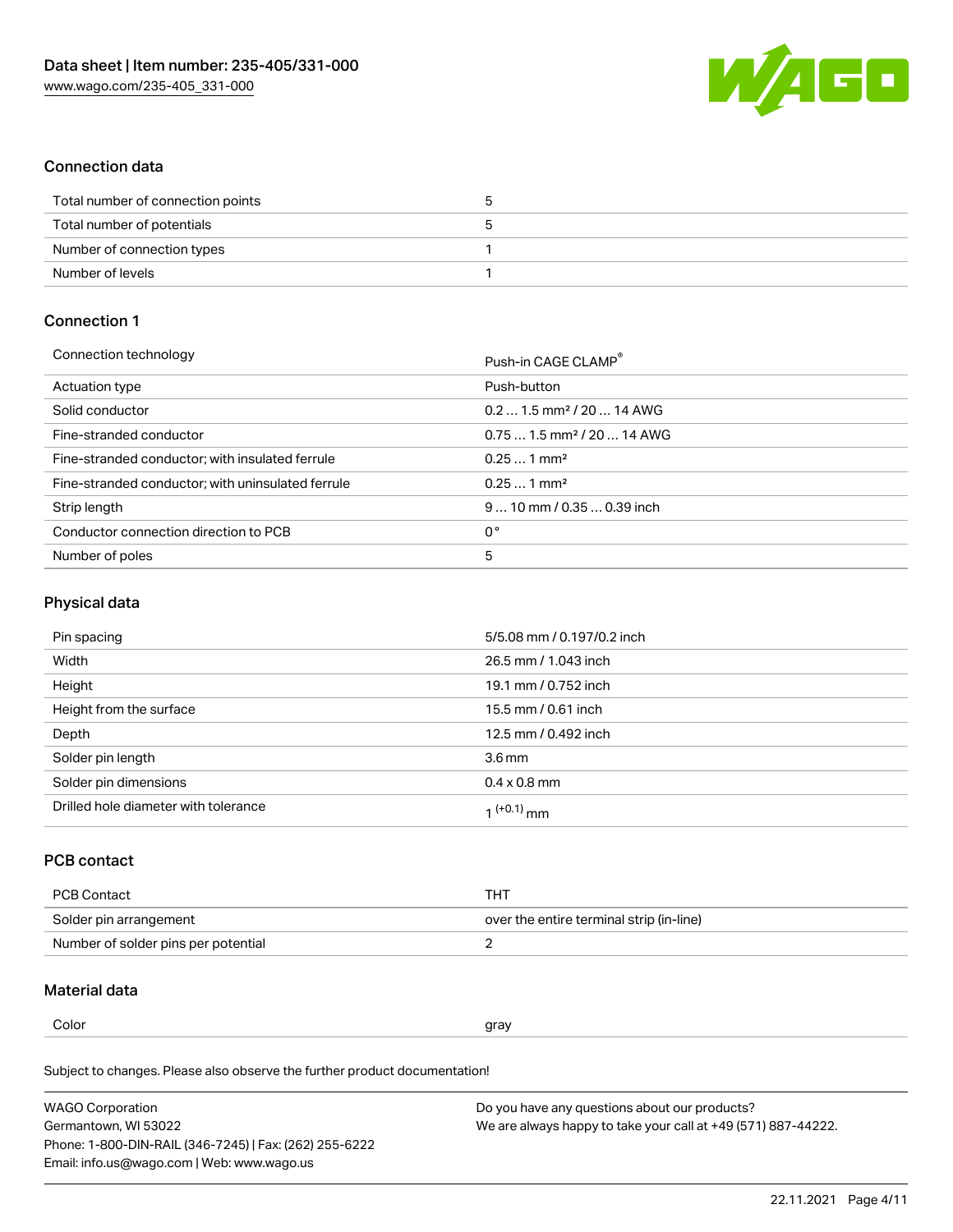[www.wago.com/235-405\\_331-000](http://www.wago.com/235-405_331-000)



| Material group              |                                       |
|-----------------------------|---------------------------------------|
| Insulation material         | Polyamide (PA66)                      |
| Flammability class per UL94 | V0                                    |
| Clamping spring material    | Chrome nickel spring steel (CrNi)     |
| Contact material            | Electrolytic copper $(E_{\text{Cl}})$ |
| Contact plating             | tin-plated                            |
| Fire load                   | $0.069$ MJ                            |
| Weight                      | 3.7 <sub>g</sub>                      |
|                             |                                       |

### Environmental requirements

| Limit temperature range | $-60+105 °C$ |
|-------------------------|--------------|
|-------------------------|--------------|

### Commercial data

| Product Group         | 4 (Printed Circuit) |
|-----------------------|---------------------|
| PU (SPU)              | 180 (45) Stück      |
| Packaging type        | box                 |
| Country of origin     | <b>CN</b>           |
| <b>GTIN</b>           | 4055143258753       |
| Customs tariff number | 8536904000          |

# Approvals / Certificates

### Country specific Approvals

|      |                                 |                                 | Certificate       |
|------|---------------------------------|---------------------------------|-------------------|
| Logo | Approval                        | <b>Additional Approval Text</b> | name              |
|      | <b>CCA</b>                      | EN 60947                        | NTR NL-           |
|      | <b>DEKRA Certification B.V.</b> |                                 | 7144              |
|      | <b>CCA</b>                      | EN 60998                        | NTR <sub>NL</sub> |
| L    | DEKRA Certification B.V.        |                                 | 6919              |
|      | <b>CCA</b>                      | EN 60947-7-4                    | NTR NL-           |
|      | DEKRA Certification B.V.        |                                 | 7774              |
|      | <b>CSA</b>                      | C <sub>22.2</sub>               | 1673956           |
|      | <b>DEKRA Certification B.V.</b> |                                 |                   |

Subject to changes. Please also observe the further product documentation!

WAGO Corporation Germantown, WI 53022 Phone: 1-800-DIN-RAIL (346-7245) | Fax: (262) 255-6222 Email: info.us@wago.com | Web: www.wago.us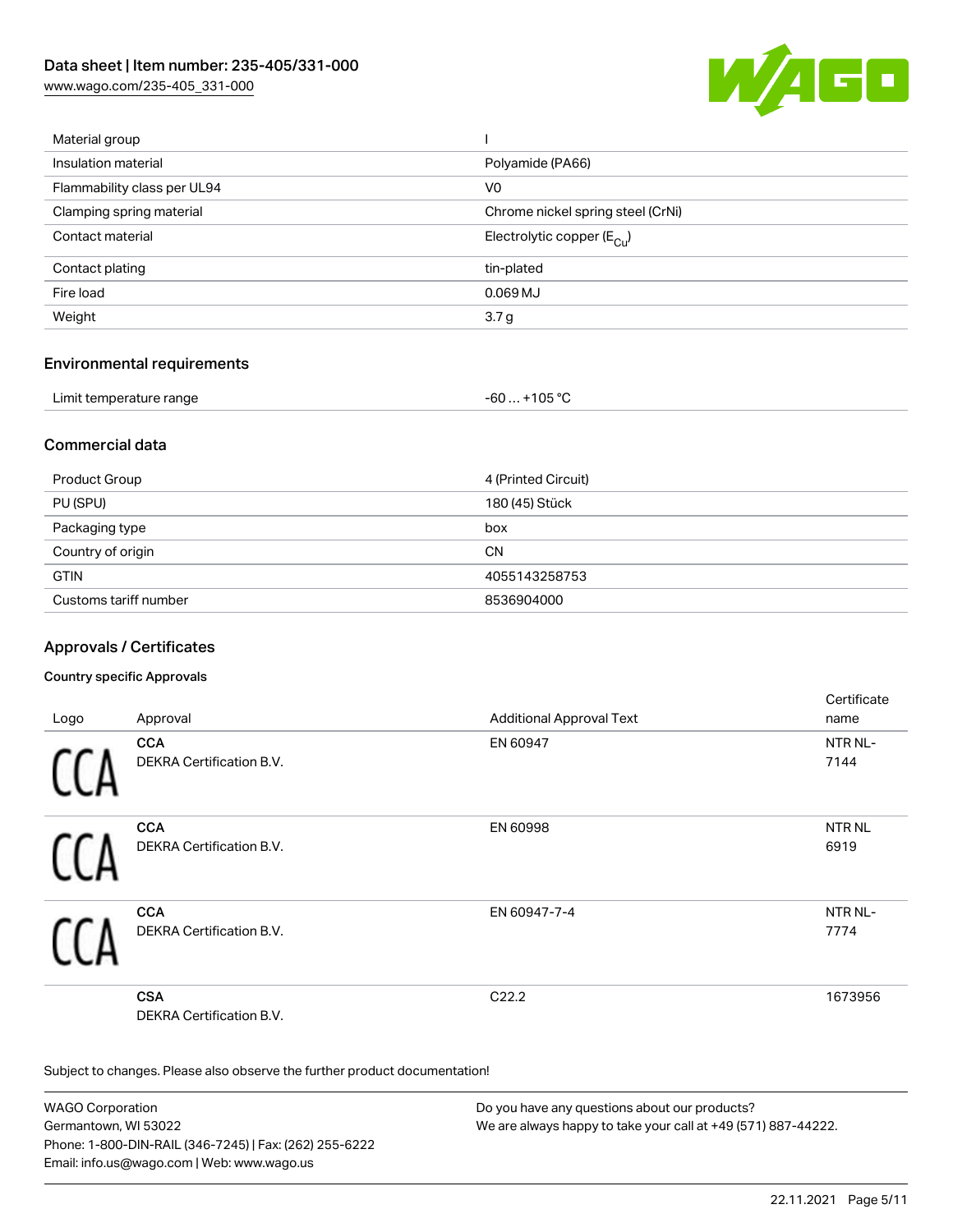



|                | <b>KEMA/KEUR</b>                                    | EN 60947                        | 2160584.38  |
|----------------|-----------------------------------------------------|---------------------------------|-------------|
| KEMA           | DEKRA Certification B.V.                            |                                 |             |
|                | <b>VDE</b><br>VDE Prüf- und Zertifizierungsinstitut | EN 60947                        | 40029328    |
| Ship Approvals |                                                     |                                 |             |
|                |                                                     |                                 | Certificate |
| Logo           | Approval                                            | <b>Additional Approval Text</b> | name        |
| $\sqrt{AB}$    | <b>ARS</b>                                          |                                 | $19-$       |

| Det Norske Veritas, Germanischer Lloyd |                          |                          |
|----------------------------------------|--------------------------|--------------------------|
| <b>DNV GL</b>                          |                          | TAE000016Z               |
| American Bureau of Shipping            |                          | HG1869876-<br><b>PDA</b> |
| ABS                                    | $\overline{\phantom{0}}$ | 19-                      |

#### UL-Approvals

|                               |                               |                                 | Certificate |
|-------------------------------|-------------------------------|---------------------------------|-------------|
| Logo                          | Approval                      | <b>Additional Approval Text</b> | name        |
|                               | UL                            | $\overline{\phantom{0}}$        | E45172      |
| o<br>$\overline{\phantom{a}}$ | UL International Germany GmbH |                                 |             |

### Optional accessories

### Ferrules

| Ferrule          |                                                                                                                        |                      |
|------------------|------------------------------------------------------------------------------------------------------------------------|----------------------|
|                  | Item no.: 216-101<br>Ferrule; Sleeve for 0.5 mm <sup>2</sup> / AWG 22; uninsulated; electro-tin plated; silver-colored | www.wago.com/216-101 |
|                  | Item no.: 216-102                                                                                                      |                      |
|                  | Ferrule; Sleeve for 0.75 mm <sup>2</sup> / AWG 20; uninsulated; electro-tin plated; silver-colored                     | www.wago.com/216-102 |
|                  | Item no.: 216-103                                                                                                      |                      |
|                  | Ferrule; Sleeve for 1 mm <sup>2</sup> / AWG 18; uninsulated; electro-tin plated                                        | www.wago.com/216-103 |
|                  | Item no.: 216-123                                                                                                      | www.wago.com/216-123 |
|                  | Subject to changes. Please also observe the further product documentation!                                             |                      |
| WAGO Corporation | Do you have any questions about our products?                                                                          |                      |

WAGO Corporation Germantown, WI 53022 Phone: 1-800-DIN-RAIL (346-7245) | Fax: (262) 255-6222 Email: info.us@wago.com | Web: www.wago.us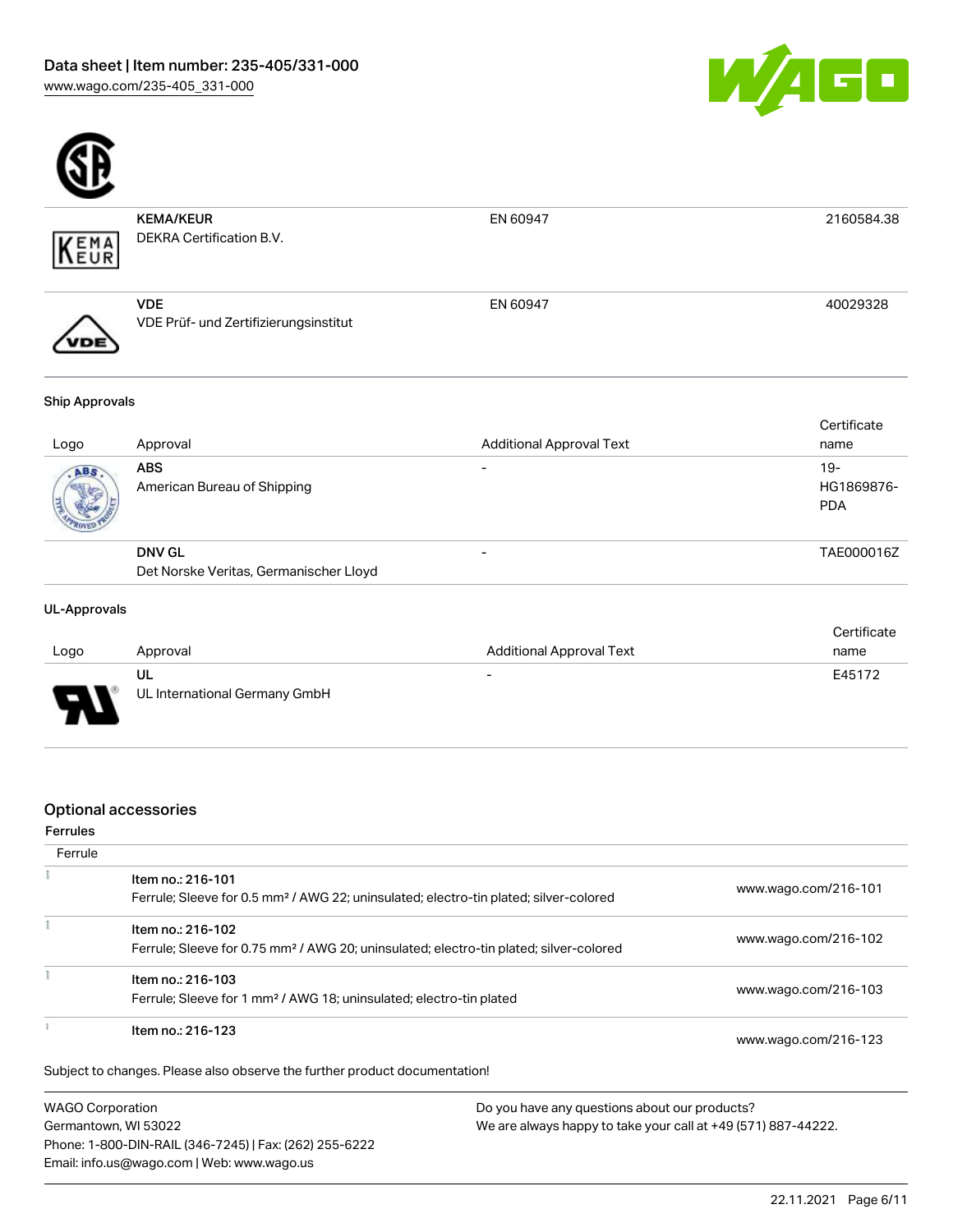# Data sheet | Item number: 235-405/331-000

[www.wago.com/235-405\\_331-000](http://www.wago.com/235-405_331-000)



| Ferrule; Sleeve for 1 mm <sup>2</sup> / AWG 18; uninsulated; electro-tin plated; silver-colored                                                                                        |                      |
|----------------------------------------------------------------------------------------------------------------------------------------------------------------------------------------|----------------------|
| Item no.: 216-122<br>Ferrule; Sleeve for 0.75 mm <sup>2</sup> / AWG 20; uninsulated; electro-tin plated; silver-colored                                                                | www.wago.com/216-122 |
| Item no.: 216-142<br>Ferrule; Sleeve for 0.75 mm <sup>2</sup> / 18 AWG; uninsulated; electro-tin plated; electrolytic copper; gastight<br>crimped; acc. to DIN 46228, Part 1/08.92     | www.wago.com/216-142 |
| Item no.: 216-132<br>Ferrule; Sleeve for 0.34 mm <sup>2</sup> / AWG 24; uninsulated; electro-tin plated                                                                                | www.wago.com/216-132 |
| Item no.: 216-121<br>Ferrule; Sleeve for 0.5 mm <sup>2</sup> / AWG 22; uninsulated; electro-tin plated; silver-colored                                                                 | www.wago.com/216-121 |
| Item no.: 216-143<br>Ferrule; Sleeve for 1 mm <sup>2</sup> / AWG 18; uninsulated; electro-tin plated; electrolytic copper; gastight<br>crimped; acc. to DIN 46228, Part 1/08.92        | www.wago.com/216-143 |
| Item no.: 216-131<br>Ferrule; Sleeve for 0.25 mm <sup>2</sup> / AWG 24; uninsulated; electro-tin plated; silver-colored                                                                | www.wago.com/216-131 |
| Item no.: 216-141<br>Ferrule; Sleeve for 0.5 mm <sup>2</sup> / 20 AWG; uninsulated; electro-tin plated; electrolytic copper; gastight<br>crimped; acc. to DIN 46228, Part 1/08.92      | www.wago.com/216-141 |
| Item no.: 216-152<br>Ferrule; Sleeve for 0.34 mm <sup>2</sup> / AWG 24; uninsulated; electro-tin plated                                                                                | www.wago.com/216-152 |
| Item no.: 216-203<br>Ferrule; Sleeve for 1 mm <sup>2</sup> / AWG 18; insulated; electro-tin plated; red                                                                                | www.wago.com/216-203 |
| Item no.: 216-202<br>Ferrule; Sleeve for 0.75 mm <sup>2</sup> / 18 AWG; insulated; electro-tin plated; gray                                                                            | www.wago.com/216-202 |
| Item no.: 216-151<br>Ferrule; Sleeve for 0.25 mm <sup>2</sup> / AWG 24; uninsulated; electro-tin plated                                                                                | www.wago.com/216-151 |
| Item no.: 216-201<br>Ferrule; Sleeve for 0.5 mm <sup>2</sup> / 20 AWG; insulated; electro-tin plated; white                                                                            | www.wago.com/216-201 |
| Item no.: 216-223<br>Ferrule; Sleeve for 1 mm <sup>2</sup> / AWG 18; insulated; electro-tin plated; red                                                                                | www.wago.com/216-223 |
| ltem no.: 216-241<br>Ferrule; Sleeve for 0.5 mm <sup>2</sup> / 20 AWG; insulated; electro-tin plated; electrolytic copper; gastight<br>crimped; acc. to DIN 46228, Part 4/09.90; white | www.wago.com/216-241 |
| Item no.: 216-242<br>Ferrule; Sleeve for 0.75 mm <sup>2</sup> / 18 AWG; insulated; electro-tin plated; electrolytic copper; gastight<br>crimped; acc. to DIN 46228, Part 4/09.90; gray | www.wago.com/216-242 |
| Item no.: 216-222<br>Ferrule; Sleeve for 0.75 mm <sup>2</sup> / 18 AWG; insulated; electro-tin plated; gray                                                                            | www.wago.com/216-222 |
| Item no.: 216-221<br>Ferrule; Sleeve for 0.5 mm <sup>2</sup> / 20 AWG; insulated; electro-tin plated; white                                                                            | www.wago.com/216-221 |

Subject to changes. Please also observe the further product documentation!

WAGO Corporation Germantown, WI 53022 Phone: 1-800-DIN-RAIL (346-7245) | Fax: (262) 255-6222 Email: info.us@wago.com | Web: www.wago.us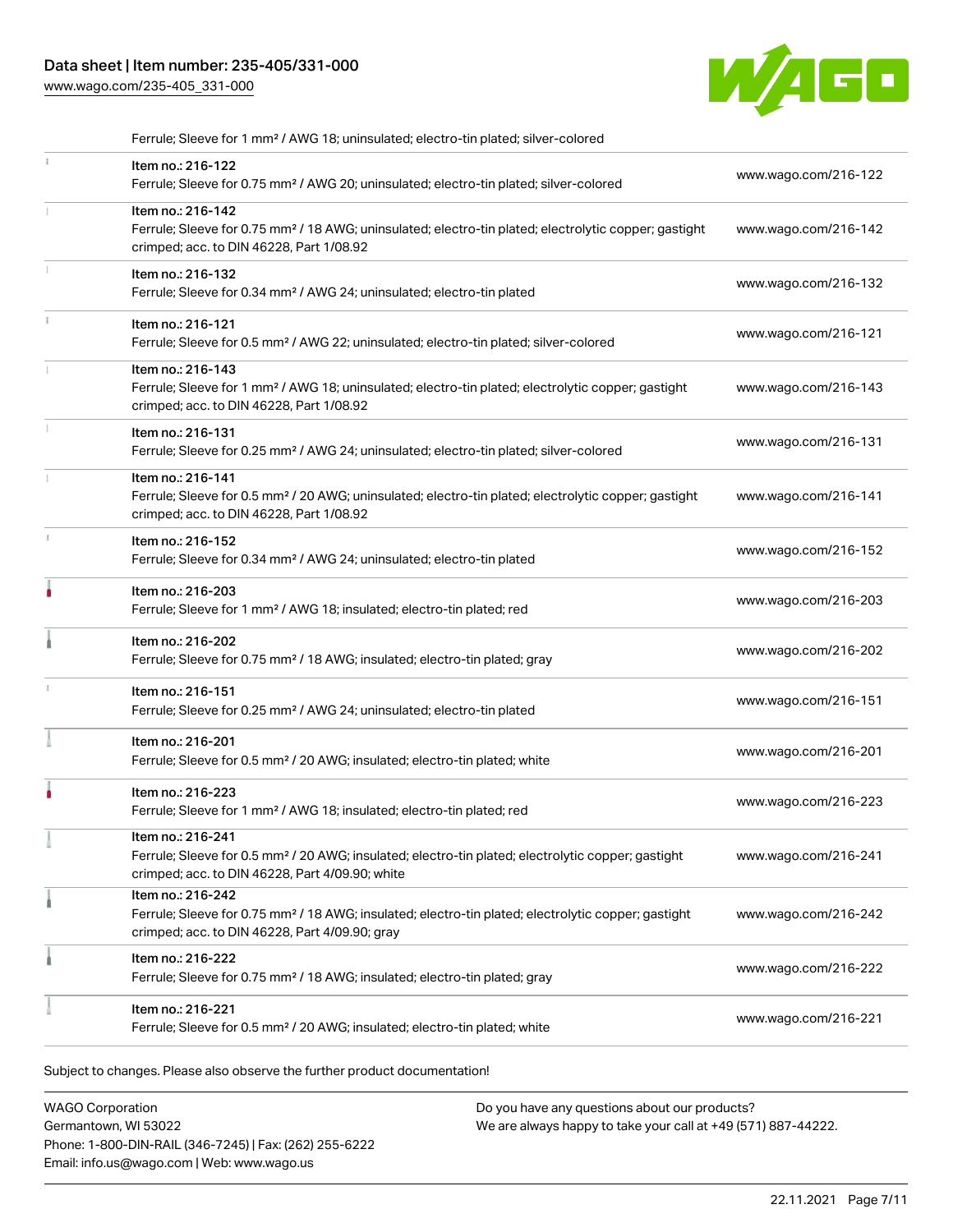[www.wago.com/235-405\\_331-000](http://www.wago.com/235-405_331-000)



|                | Item no.: 216-243<br>Ferrule; Sleeve for 1 mm <sup>2</sup> / AWG 18; insulated; electro-tin plated; electrolytic copper; gastight crimped;<br>acc. to DIN 46228, Part 4/09.90; red                      | www.wago.com/216-243             |
|----------------|---------------------------------------------------------------------------------------------------------------------------------------------------------------------------------------------------------|----------------------------------|
| ۸              | Item no.: 216-263<br>Ferrule; Sleeve for 1 mm <sup>2</sup> / AWG 18; insulated; electro-tin plated; electrolytic copper; gastight crimped; www.wago.com/216-263<br>acc. to DIN 46228, Part 4/09.90; red |                                  |
|                | Item no.: 216-262<br>Ferrule; Sleeve for 0.75 mm <sup>2</sup> / 18 AWG; insulated; electro-tin plated; electrolytic copper; gastight<br>crimped; acc. to DIN 46228, Part 4/09.90; gray                  | www.wago.com/216-262             |
|                | Item no.: 216-301<br>Ferrule; Sleeve for 0.25 mm <sup>2</sup> / AWG 24; insulated; electro-tin plated; yellow                                                                                           | www.wago.com/216-301             |
|                | Item no.: 216-321<br>Ferrule; Sleeve for 0.25 mm <sup>2</sup> / AWG 24; insulated; electro-tin plated; yellow                                                                                           | www.wago.com/216-321             |
|                | Item no.: 216-322<br>Ferrule; Sleeve for 0.34 mm <sup>2</sup> / 22 AWG; insulated; electro-tin plated; green                                                                                            | www.wago.com/216-322             |
| ۸              | Item no.: 216-302<br>Ferrule; Sleeve for 0.34 mm <sup>2</sup> / 22 AWG; insulated; electro-tin plated; light turquoise                                                                                  | www.wago.com/216-302             |
| Tools          |                                                                                                                                                                                                         |                                  |
| Operating tool |                                                                                                                                                                                                         |                                  |
|                | Item no.: 210-657<br>Operating tool; Blade: 3.5 x 0.5 mm; with a partially insulated shaft; short; multicoloured                                                                                        | www.wago.com/210-657             |
|                | Item no.: 210-720<br>Operating tool; Blade: 3.5 x 0.5 mm; with a partially insulated shaft; multicoloured                                                                                               | www.wago.com/210-720             |
|                | Marking accessories                                                                                                                                                                                     |                                  |
| Marking strip  |                                                                                                                                                                                                         |                                  |
|                | Item no.: 210-332/500-202                                                                                                                                                                               |                                  |
|                | Marking strips; as a DIN A4 sheet; MARKED; 1-16 (160x); Height of marker strip: 3 mm; Strip length 182<br>mm; Horizontal marking; Self-adhesive; white                                                  | www.wago.com/210-332<br>/500-202 |
|                | Item no.: 210-332/500-206<br>Marking strips; as a DIN A4 sheet; MARKED; 33-48 (160x); Height of marker strip: 3 mm; Strip length<br>182 mm; Horizontal marking; Self-adhesive; white                    | www.wago.com/210-332<br>/500-206 |
|                | Item no.: 210-332/500-205<br>Marking strips; as a DIN A4 sheet; MARKED; 1-32 (80x); Height of marker strip: 3 mm; Strip length 182<br>mm; Horizontal marking; Self-adhesive; white                      | www.wago.com/210-332<br>/500-205 |
|                | Item no.: 210-332/508-202<br>Marking strips; as a DIN A4 sheet; MARKED; 1-16 (160x); Height of marker strip: 3 mm; Strip length 182<br>mm; Horizontal marking; Self-adhesive; white                     | www.wago.com/210-332<br>/508-202 |
|                | Item no.: 210-332/500-204<br>Marking strips; as a DIN A4 sheet; MARKED; 17-32 (160x); Height of marker strip: 3 mm; Strip length<br>182 mm; Horizontal marking; Self-adhesive; white                    | www.wago.com/210-332<br>/500-204 |
|                |                                                                                                                                                                                                         |                                  |

Subject to changes. Please also observe the further product documentation!

WAGO Corporation Germantown, WI 53022 Phone: 1-800-DIN-RAIL (346-7245) | Fax: (262) 255-6222 Email: info.us@wago.com | Web: www.wago.us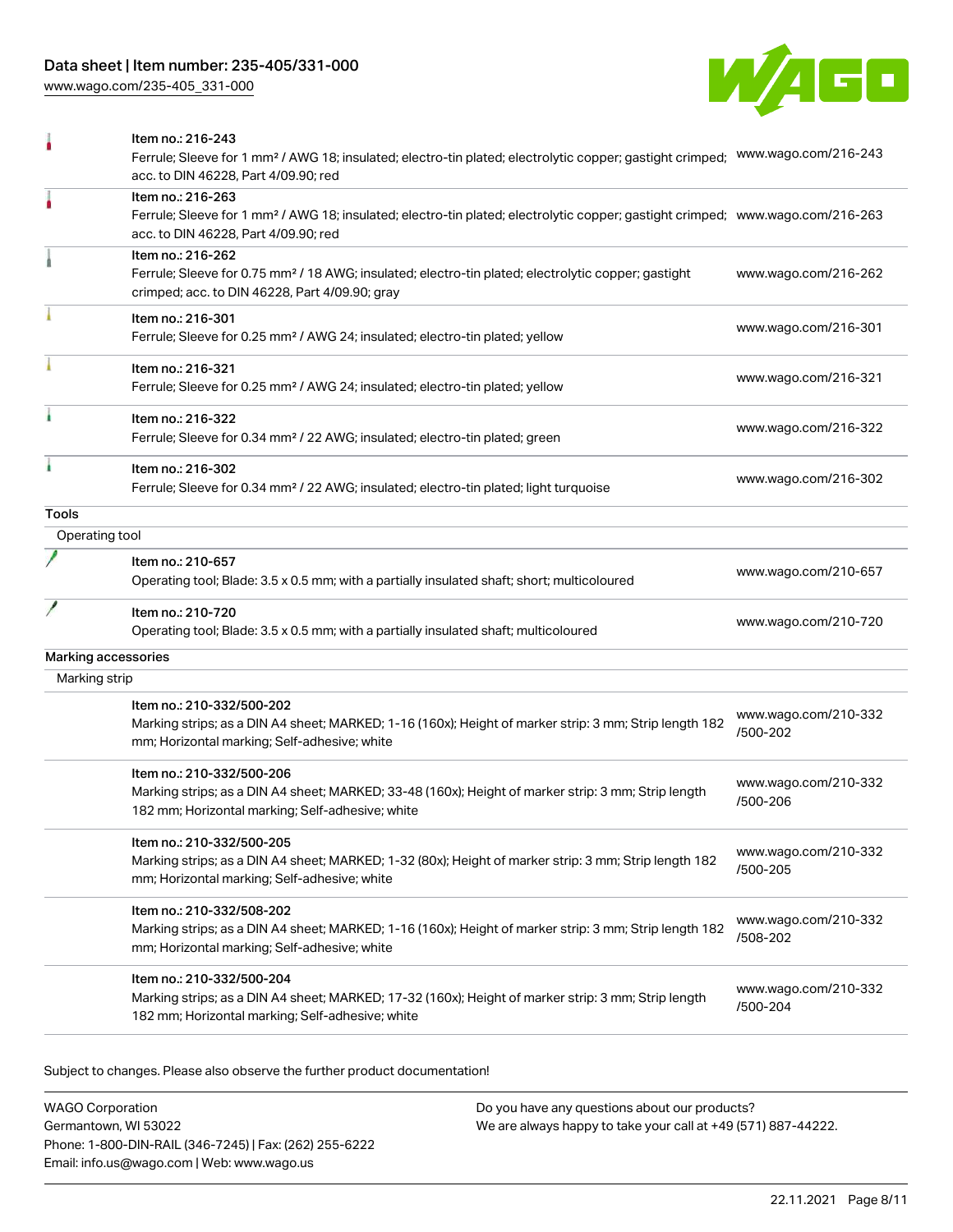

| Item no.: 210-332/508-204<br>Marking strips; as a DIN A4 sheet; MARKED; 17-32 (160x); Height of marker strip: 3 mm; Strip length<br>182 mm; Horizontal marking; Self-adhesive; white | www.wago.com/210-332<br>/508-204 |
|--------------------------------------------------------------------------------------------------------------------------------------------------------------------------------------|----------------------------------|
| Item no.: 210-332/508-206<br>Marking strips; as a DIN A4 sheet; MARKED; 33-48 (160x); Height of marker strip: 3 mm; Strip length<br>182 mm; Horizontal marking; Self-adhesive; white | www.wago.com/210-332<br>/508-206 |
| Item no.: 210-332/508-205<br>Marking strips; as a DIN A4 sheet; MARKED; 1-32 (80x); Height of marker strip: 3 mm; Strip length 182<br>mm; Horizontal marking; Self-adhesive; white   | www.wago.com/210-332<br>/508-205 |

## Downloads Documentation

#### Additional Information

| Technical explanations | 2019 Apr 3 | pdf<br>2.0 MB   | Download |
|------------------------|------------|-----------------|----------|
|                        |            | pdf<br>125.0 kB | Download |

# CAD files

#### CAE data

| EPLAN Data Portal 235-405/331-000 | URL | Download |
|-----------------------------------|-----|----------|
| ZUKEN Portal 235-405/331-000      | URL | Download |
| EPLAN Data Portal 235-405/331-000 | URL | Download |

#### PCB Design

| Symbol and Footprint 235-405/331-000                                                | URL | Download |
|-------------------------------------------------------------------------------------|-----|----------|
| CAx data for your PCB design, consisting of "schematic symbols and PCB footprints", |     |          |
| allow easy integration of the WAGO component into your development environment.     |     |          |

#### Supported formats:

- $\blacksquare$ Accel EDA 14 & 15
- $\blacksquare$ Altium 6 to current version
- $\blacksquare$ Cadence Allegro
- $\blacksquare$ DesignSpark
- $\blacksquare$ Eagle Libraries
- $\blacksquare$ KiCad

Subject to changes. Please also observe the further product documentation!

WAGO Corporation Germantown, WI 53022 Phone: 1-800-DIN-RAIL (346-7245) | Fax: (262) 255-6222 Email: info.us@wago.com | Web: www.wago.us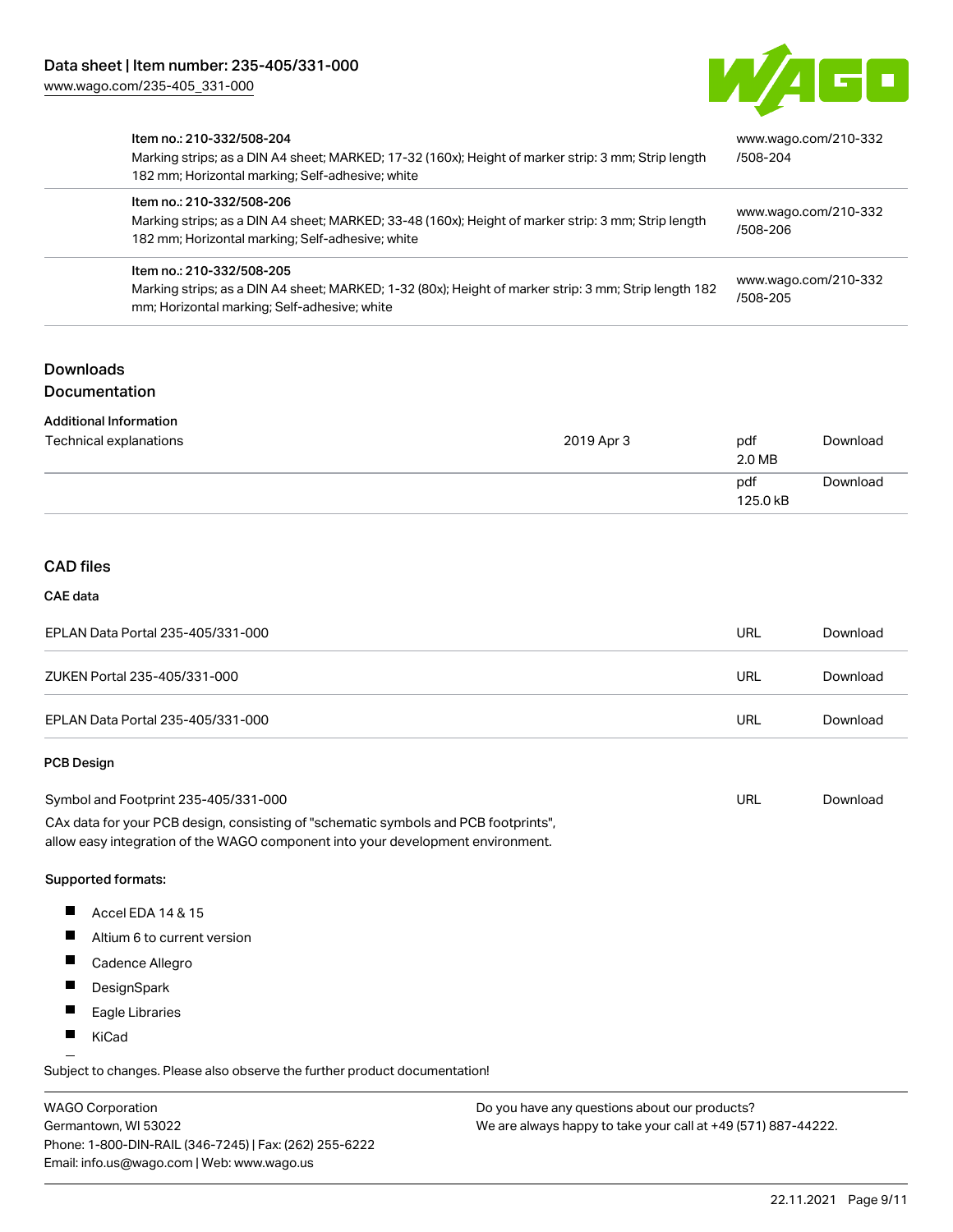

- $\blacksquare$ Mentor Graphics BoardStation
- $\blacksquare$ Mentor Graphics Design Architect
- $\blacksquare$ Mentor Graphics Design Expedition 99 and 2000
- $\blacksquare$ OrCAD 9.X PCB and Capture
- П PADS PowerPCB 3, 3.5, 4.X, and 5.X
- П PADS PowerPCB and PowerLogic 3.0
- П PCAD 2000, 2001, 2002, 2004, and 2006
- $\blacksquare$ Pulsonix 8.5 or newer
- $\blacksquare$ **STL**
- $\blacksquare$ 3D STEP
- $\blacksquare$ TARGET 3001!
- $\blacksquare$ View Logic ViewDraw
- $\blacksquare$ Quadcept
- $\blacksquare$ Zuken CadStar 3 and 4
- $\blacksquare$ Zuken CR-5000 and CR-8000

#### PCB Component Libraries (EDA), PCB CAD Library Ultra Librarian

#### CAD data

| 2D/3D<br>: 235-405/331-<br>$-000$<br>''' Models '' | url<br>$\sim$ $\sim$ | Download |
|----------------------------------------------------|----------------------|----------|
|----------------------------------------------------|----------------------|----------|

#### Environmental Product Compliance

#### Compliance Search

| Environmental Product Compliance 235-405/331-000                                                                                                       | URL | Download |
|--------------------------------------------------------------------------------------------------------------------------------------------------------|-----|----------|
| PCB terminal block; push-button; 1.5 mm <sup>2</sup> ; Pin spacing 5/5.08 mm; 5-pole; Push-in<br>CAGE CLAMP <sup>®</sup> ; 1,50 mm <sup>2</sup> ; gray |     |          |

### Installation Notes

Conductor termination

Subject to changes. Please also observe the further product documentation!

WAGO Corporation Germantown, WI 53022 Phone: 1-800-DIN-RAIL (346-7245) | Fax: (262) 255-6222 Email: info.us@wago.com | Web: www.wago.us